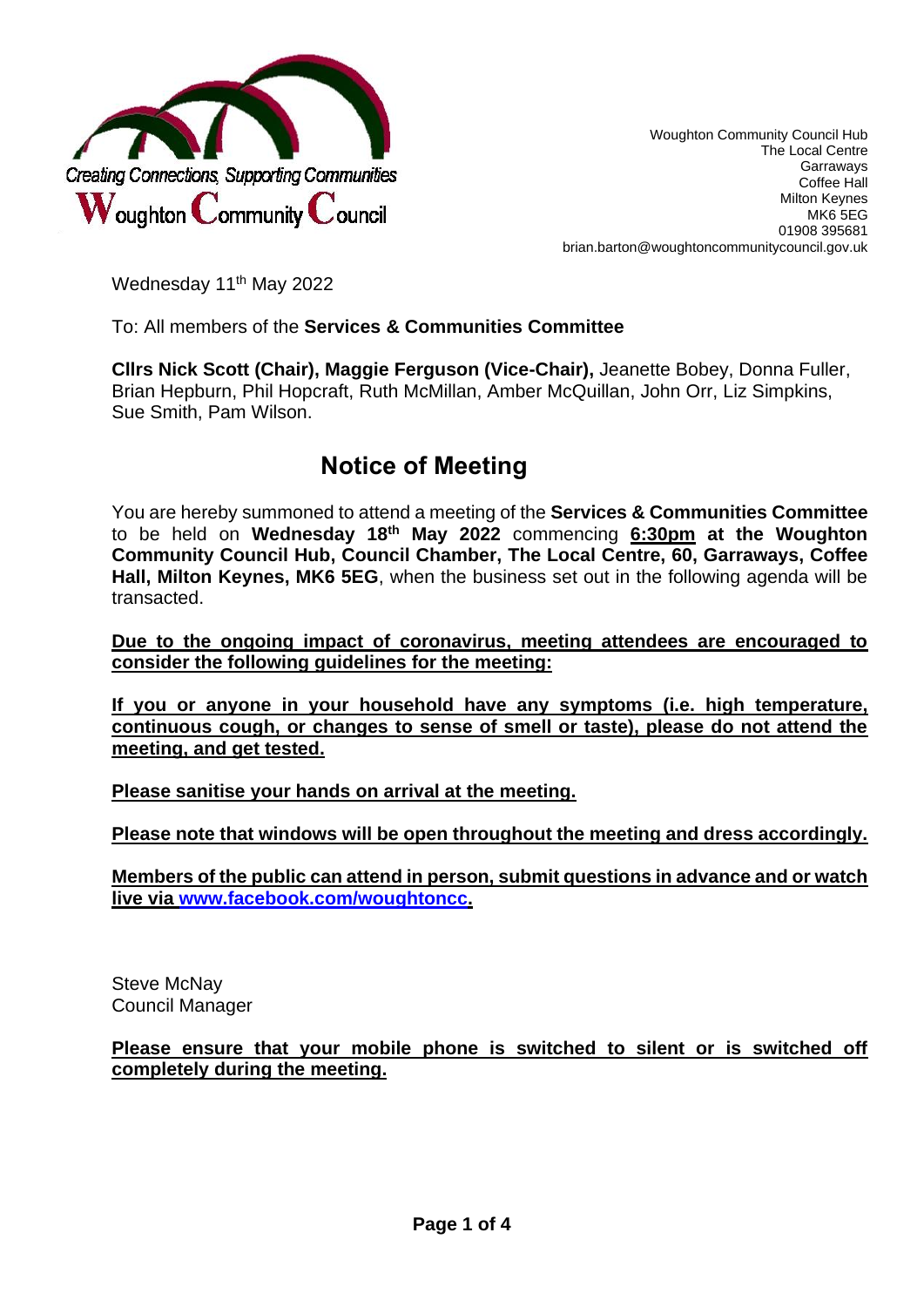**Please be aware that this meeting is being recorded and broadcast live. Microphones are live at all times – if you are not speaking formally within the meeting, please do keep any additional noise to a minimum and be aware that anything said within this meeting will be in the public domain'.** 

**The full Calendar of Meetings can be accessed from the following link on the website:** 

**<https://www.woughtoncommunitycouncil.gov.uk/council-meeting-calendar/>**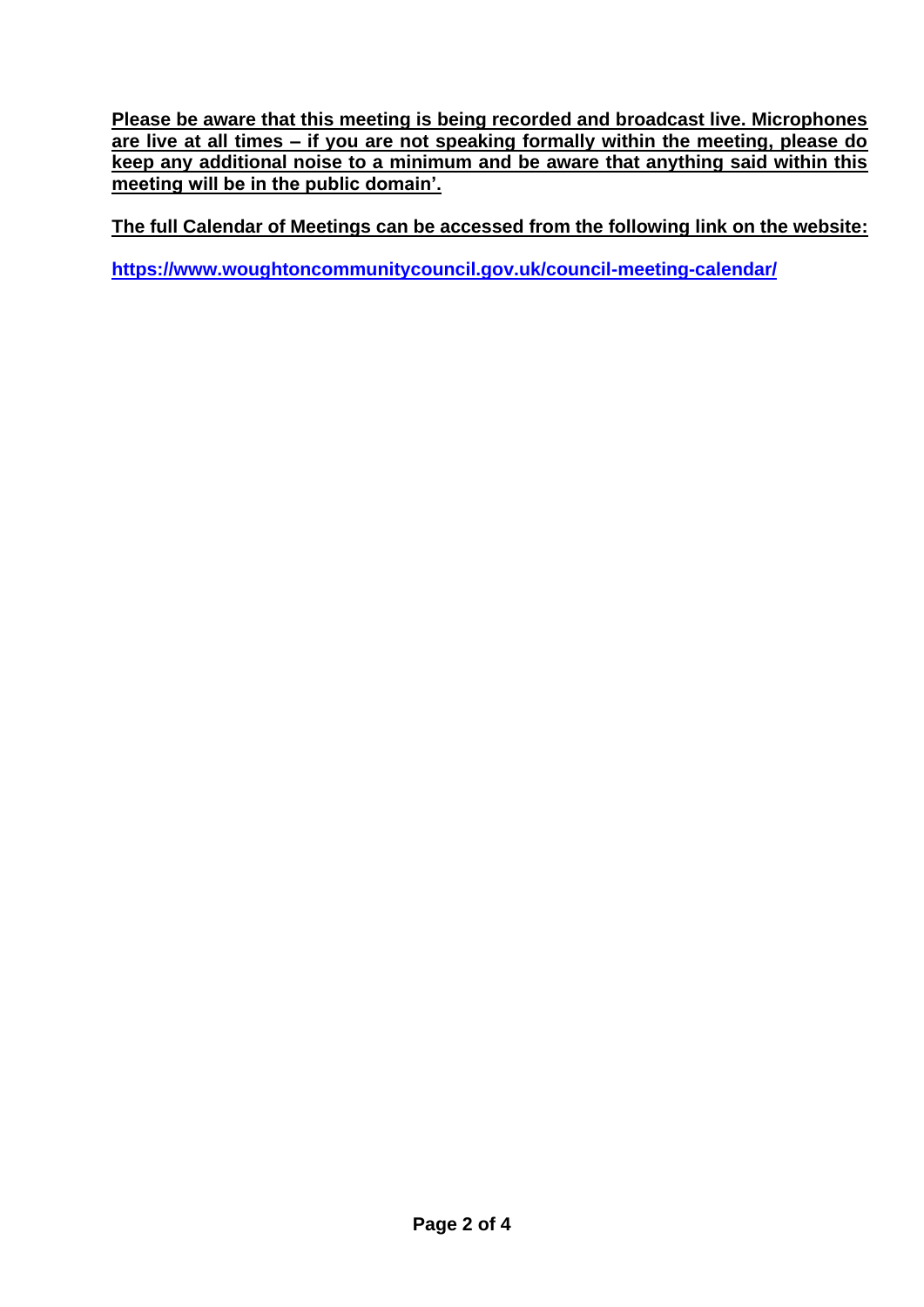## **AGENDA**

## **SC 01/22 Apologies:**

To receive and accept apologies from members unable to attend the meeting

## **SC 02/22 Declarations of Interest:**

Under the Relevant Authorities (Disclosable Pecuniary Interests) Regulations 2012, made under s30 (3) of the Localism Act, members must declare any disclosable pecuniary interest which they may have in any of the items under consideration at this meeting, and any additional interests not previously declared.

### **SC 03/22 Questions from the public (maximum 10 minutes):**

To receive questions and statements from members of the public.

### **SC 04/22 Chairs announcements:**

To receive announcements from the Chair.

## **SC 05/22 Minutes of previous meetings:**

To receive and approve as a correct record the minutes of the meeting held on:

a) Wednesday 20<sup>th</sup> April 2022 b) Tuesday 3rd May 2022 (special meeting) **(Attached)** 

## **Communities and Environment Fund Application(s)**

#### **SC 06/22 Netherfield Residents Association:**

Application received for £500 towards coach hire for a trip to Great Yarmouth. **(Overview report by the Community Services Manager & application attached)**

#### **SC 07/22 Netherfield Residents Association:**

Application received for £500 towards coach hire for a trip to Skegness. **(Overview report by the Community Services Manager & application attached)**

#### **SC 08/22 Netherfield Residents Association:**

Application received for £260 towards coach hire for a trip to Stratford Upon Avon. **(Overview report by the Community Services Manager & application attached)** 

## **Reports**

**SC 09/22 To update the committee on the current budgets headings: (Report by the Council Manager attached)** 

**SC 10/22 To make proposals for changes to the Communities and Environment Fund and associated alterations to the guidance notes: (Report by the Council Manager & draft guidance notes attached)** 

**SC 11/22 To review the 2022/2023 Service Plan: (Verbal report by the Council Manager & service plan attached)**